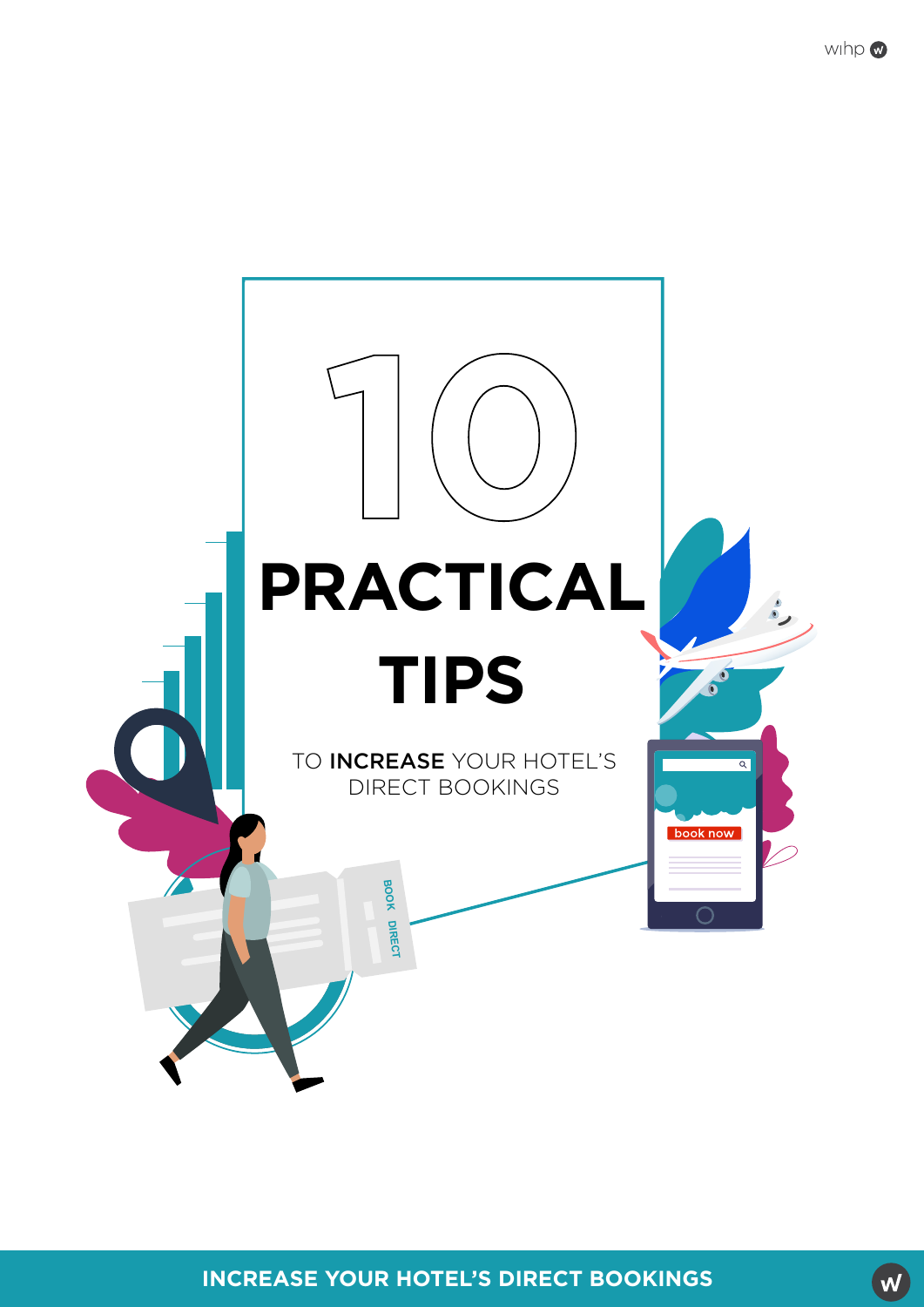

#### **How to Bypass OTAs?**

Online Travel Agencies (OTAs) are often criticized for cannibalizing direct sales from independent hotels, brandjacking Google search results (AdWords and SEO), and charging increasingly high commissions for hotel bookings.

#### **THE CURRENT TREND SHOWS THAT OTAS CONTINUE TO GAIN STRENGTH AND ARE STEADILY TAKING UP A LARGER SHARE OF HOTEL PROFITS.**

A survey conducted by WYSE Travel Confederation of 57,000 travelers under 30 revealed that 47% of this age group used an OTA to book their accommodations! It's a statistic that is forcing a growing number of hoteliers to take an interest in this issue. In this guide, we will share our best practices for your online distribution channel that will allow you to effectively bypass OTAs and, therefore, boost your hotel's direct bookings.

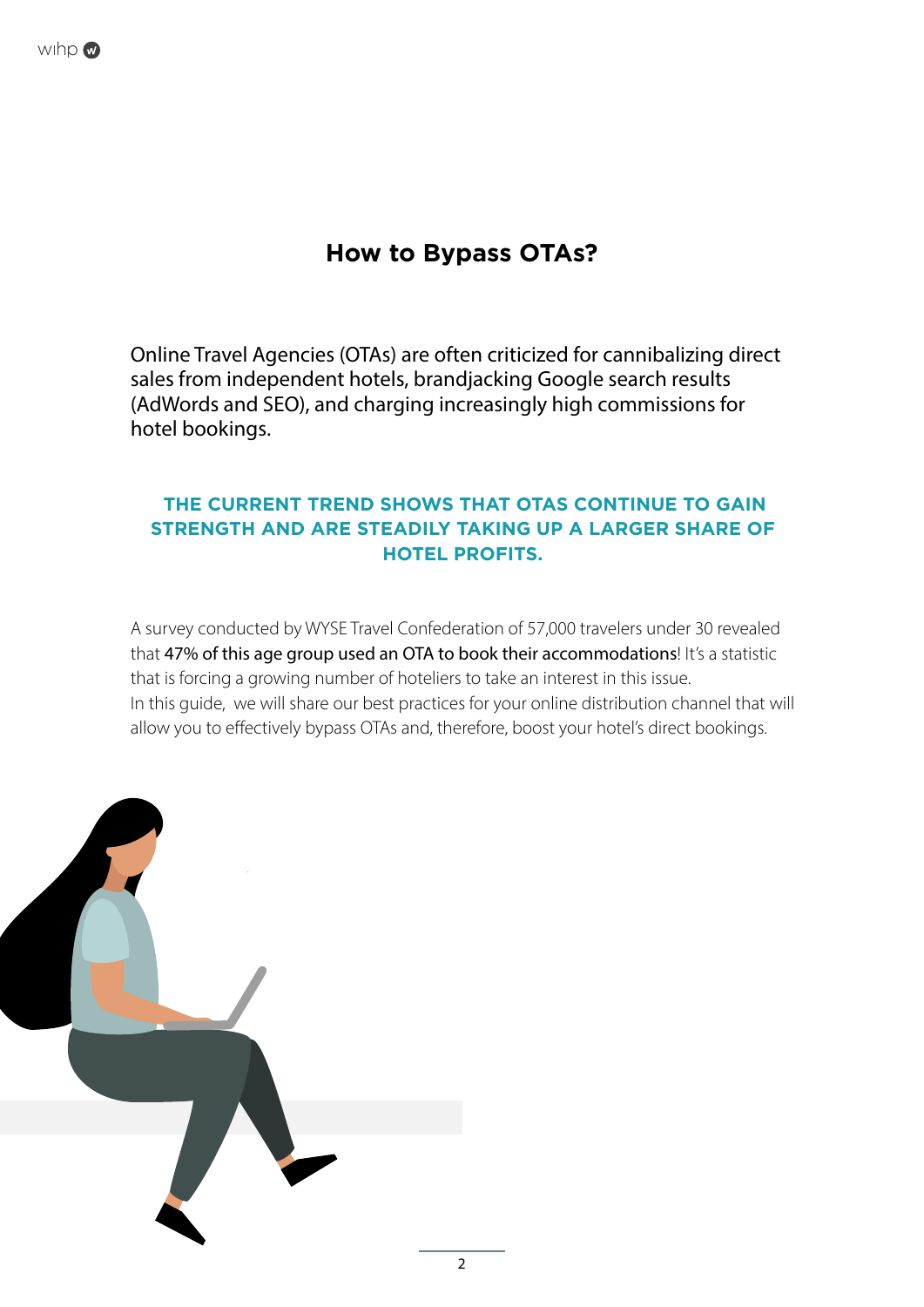

#### **Offer your rooms at a special rate on your official website**

**01**

**10**

It is important to state on the booking page that guests will get the best price when they book directly on your website. Offering a special rate directly on the website is good. Letting the customer know is even better.

Make sure it's clear to customers that they are getting the lowest price. In this way, they will not be tempted to go on another platform to compare prices.

To attract potential customers, it is essential to offer rooms with a lower rate on the official website. For this strategy to have an impact and, depending on your average rate, we recommend a price difference that is 5% to 10% lower than that of the OTAs.

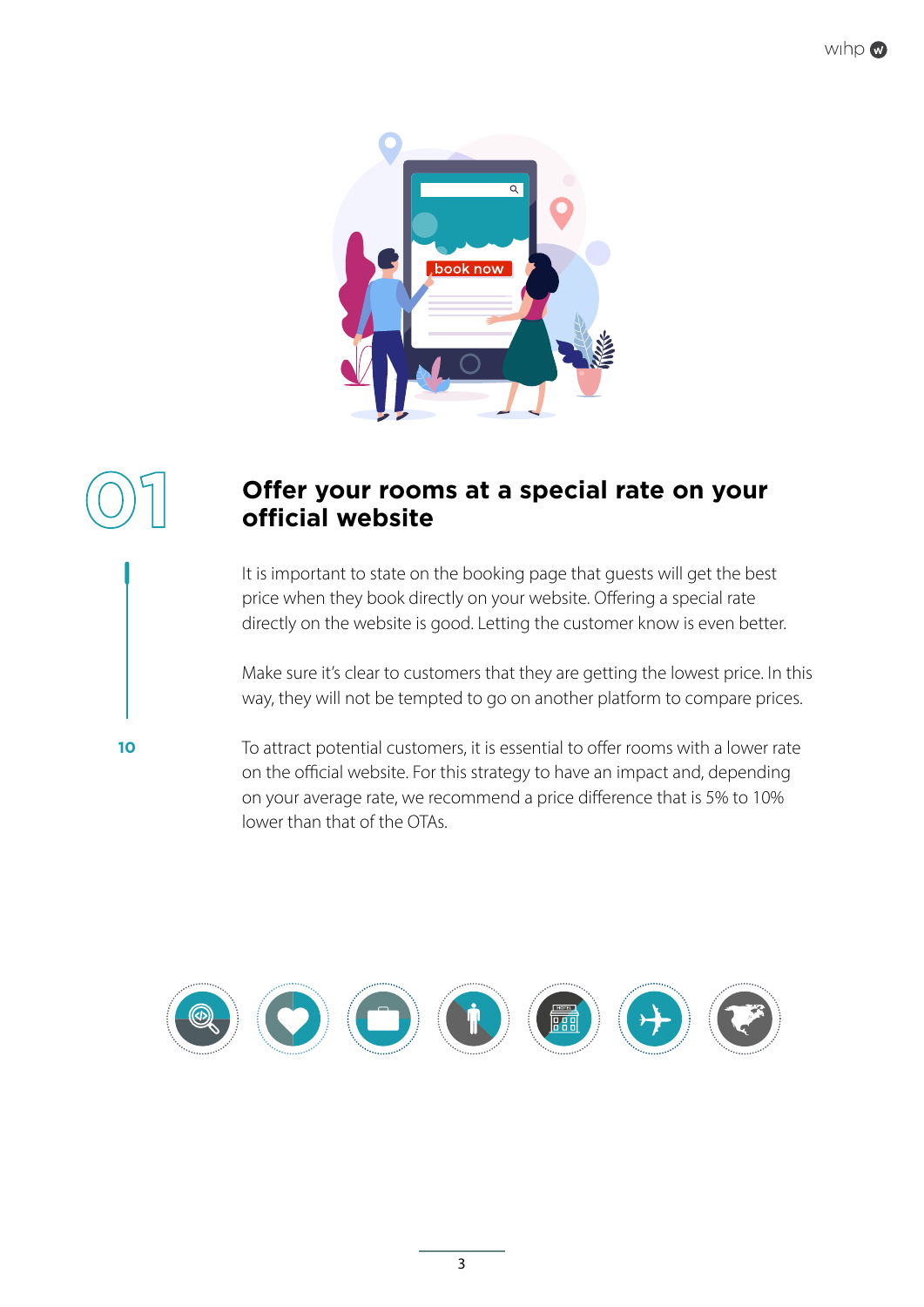

#### **Stand out from the rest with an effective and engaging hotel website**

One of the main advantages hoteliers have is the ability to stand out when potential guests visit their official website. Sharing beautiful photos and promoting your direct offers are all strategies that set you apart from the competition.

It is important not to overlook the importance of visuals. Photos of the rooms and the hotel can be decisive factors that influence the customers' choice.



**10**

**10**

#### **Give exclusivity to certain products on your official website**

Your official website is the heart of your digital distribution channel. It is there to attract your audience, win them over, and convert them into customers. Therefore, it must be user-friendly and visually appealing to make a positive first impression within the first few seconds it is accessed.

But that's not all. To make an even greater impact, giving exclusivity to certain products on the official website can be an extremely effective way to drive more direct bookings. For consumers, the only thing better than a new product is an exclusive one. To convince users to book through your official site, they need to feel like they're getting the best possible service. Offering exclusive products makes them feel special, and ultimately boosts your sales.

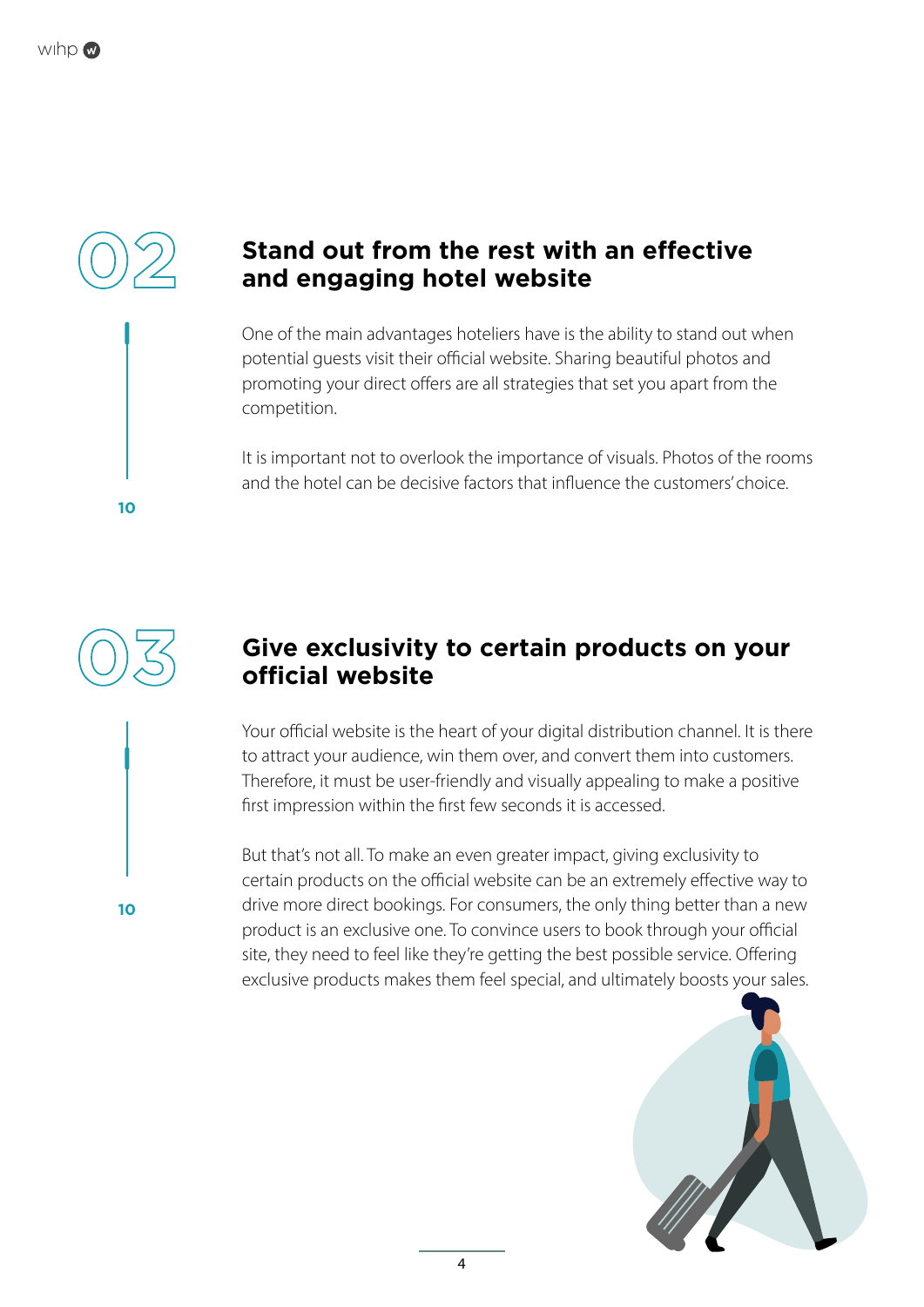

#### **Have more flexible cancellation policies on your website**

Travel restrictions and general uncertainty can make it hard to plan. Consider updating your cancellation policy to help travelers feel more comfortable during the booking process. This will also give them peace of mind. The ability to modify or cancel a reservation may encourage them to book.

Flexible cancellation policies may allow travelers to get a full refund, including all fees, if they cancel at least 24 hours before the hotel's local check-in time.

According to a study, hosts who switched from strict or moderate cancellation policies to flexible policies on their official website after April 2020, saw their bookings for the following month increase by at least 10%.

**10**



#### **Add a Price Check widget on your official website**

Customers like to stay within their holiday or leisure budget: they want to make sure to get the best deals possible. When placed on a hotel's website, this type of widget is often accessed by internet users.

Adding a price comparison widget on the official hosting site provides users with comprehensive information about your offers. It is also important to provide price details, such as the payment period.

A price check widget makes it easier for Internet users to make an informed decision, resulting in a demonstrably higher conversion rate for hotels. Displaying all the information in a clear and comparable way greatly helps users to make a choice. By reducing uncertainty on the site where purchase decisions are made, travelers feel reassured and calmer.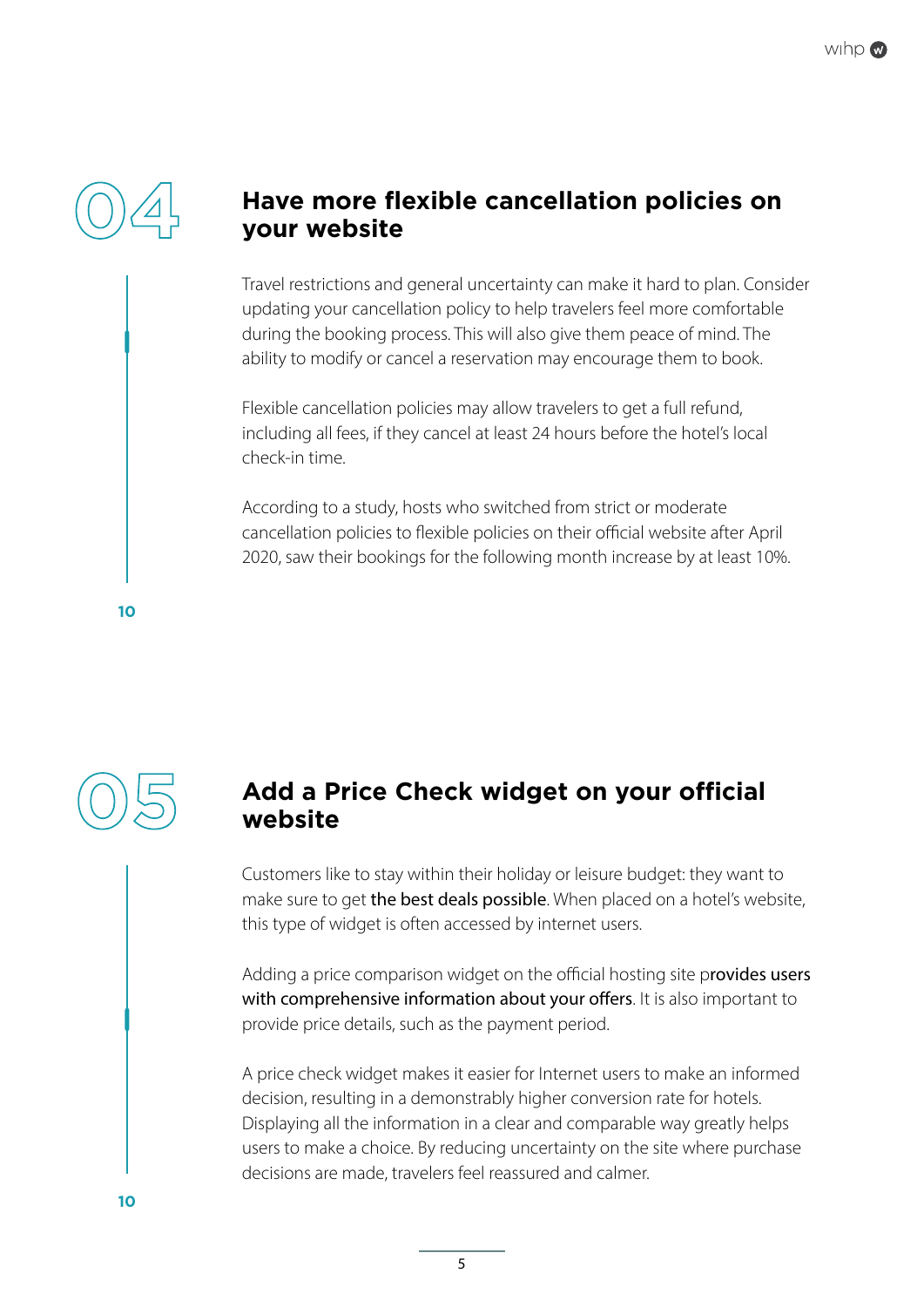

# **06**

**10**

#### **Show your rates on price comparison websites**

This is a special hotel advertising channel that attracts visitors to hotels.

To promote your hotel, you can display your rates on various price comparison sites. To do this, your website must be linked to each of them. All you have to do is send them your hotel rates and availability. As this step is complex and highly technical, we recommend using an integration partner. The partner will take care of communicating all this data to the various price comparison sites where you want your hotel to appear.

Price comparison sites are a great way to showcase your official website rates to internet users interested in your hotel. This is ideal for promoting a hotel's direct booking rates and gaining a greater share of the market when competing against OTAs.

6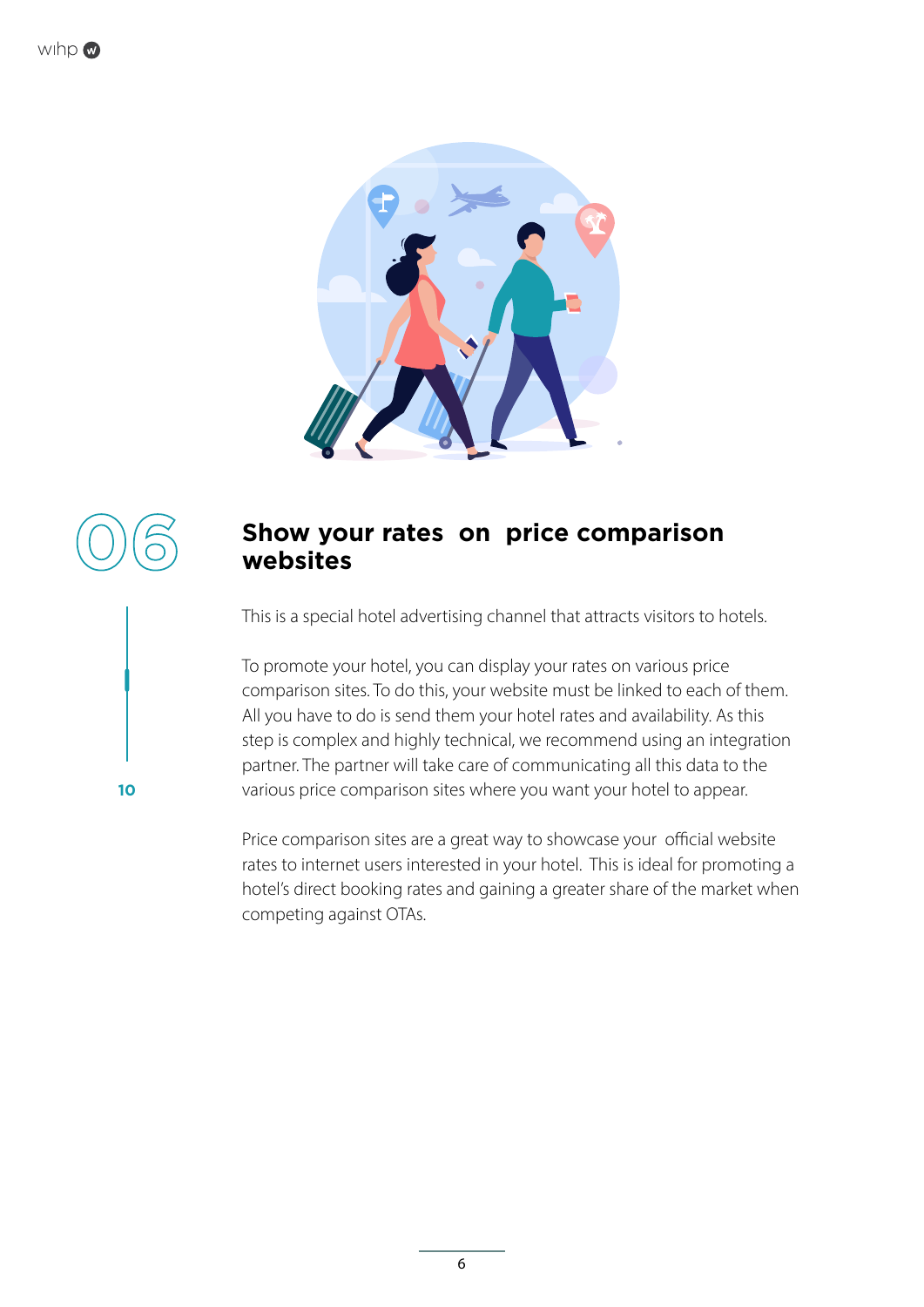

**10**

**08**

**10**

## **Have outstanding customer service**

First, the official website must be available in different languages so that a foreign customer can feel "comfortable" when booking. If travelers can access all the necessary information in their own language on the official site, they are 70% more likely to book on your website.

Next, it is important to understand consumer behavior as well as all the small details that will make a difference. This will enable you to leverage them by highlighting the services and added-values offered.

## **Communicate with your customer base**

For many of us, travel creates lasting memories. The hotel where we stay, its hospitality, its breakfast, and the services it offers are some important elements of a positive customer experience.

All these factors will encourage your customers to return to your hotel or recommend it to a friend or an acquaintance in the future.

Keep in touch with your customers through email campaigns to send them the latest news about your hotel and let them know about promotions or special offers. Due to its great accessibility, email marketing allows you to reach a large number of people. Moreover, it has been described as the most powerful marketing channel available, both for professionals and individuals. It keeps you in the minds of customers for future trips to your destination and increases the number of referrals you receive.

Make sure to collect the email addresses of all the guests who stay in your hotel in order to enrich your CRM database and optimize this type of business activity.

7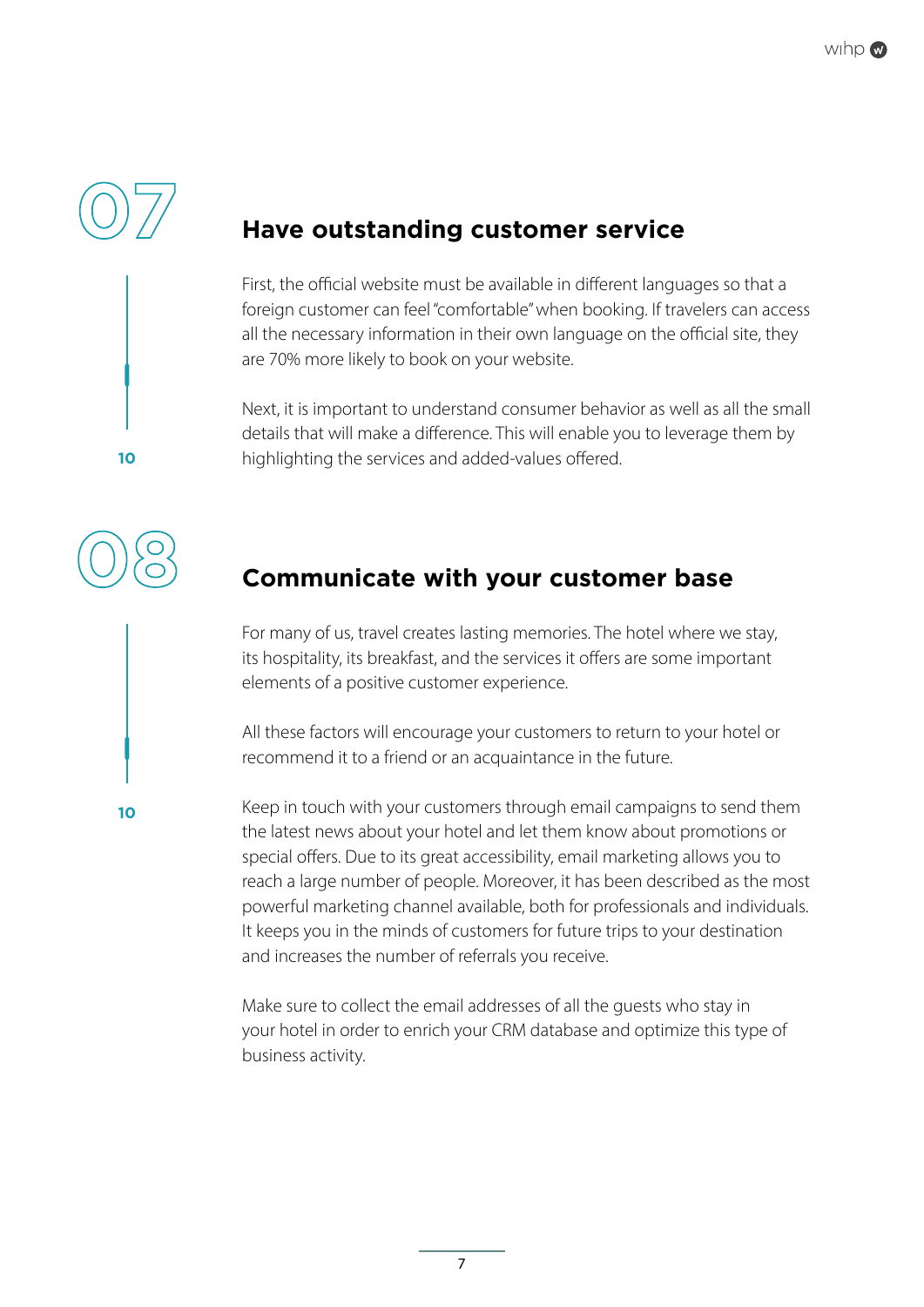

#### **Be there when someone is searching for you**

Unfortunately, many hotels have chosen to ignore the value of paid searches (PPC) of their official site. They have wrongly assumed that this is not a profitable online marketing strategy.

#### **"52% OF INTERNET USERS CLICK ON SPONSORED LINKS WHEN THEY SEARCH FOR A HOTEL."**

Thanks to SEA (Search Engine Advertising), your hotel can end up at the top of the search results. And this will drive traffic directly to your official website. It will also help to strengthen your brand image.

Pay-per-click marketing allows you to protect your brand name and prevent Internet users interested in your hotel from landing on an OTA's website.

Thanks to pay-per-click campaigns, you can target a more relevant audience because you control the search terms where your ad may appear. Google offers a significant number of possibilities that allow PPC campaign managers to obtain excellent returns on investment.

> **BOOK DIRECT**

**10**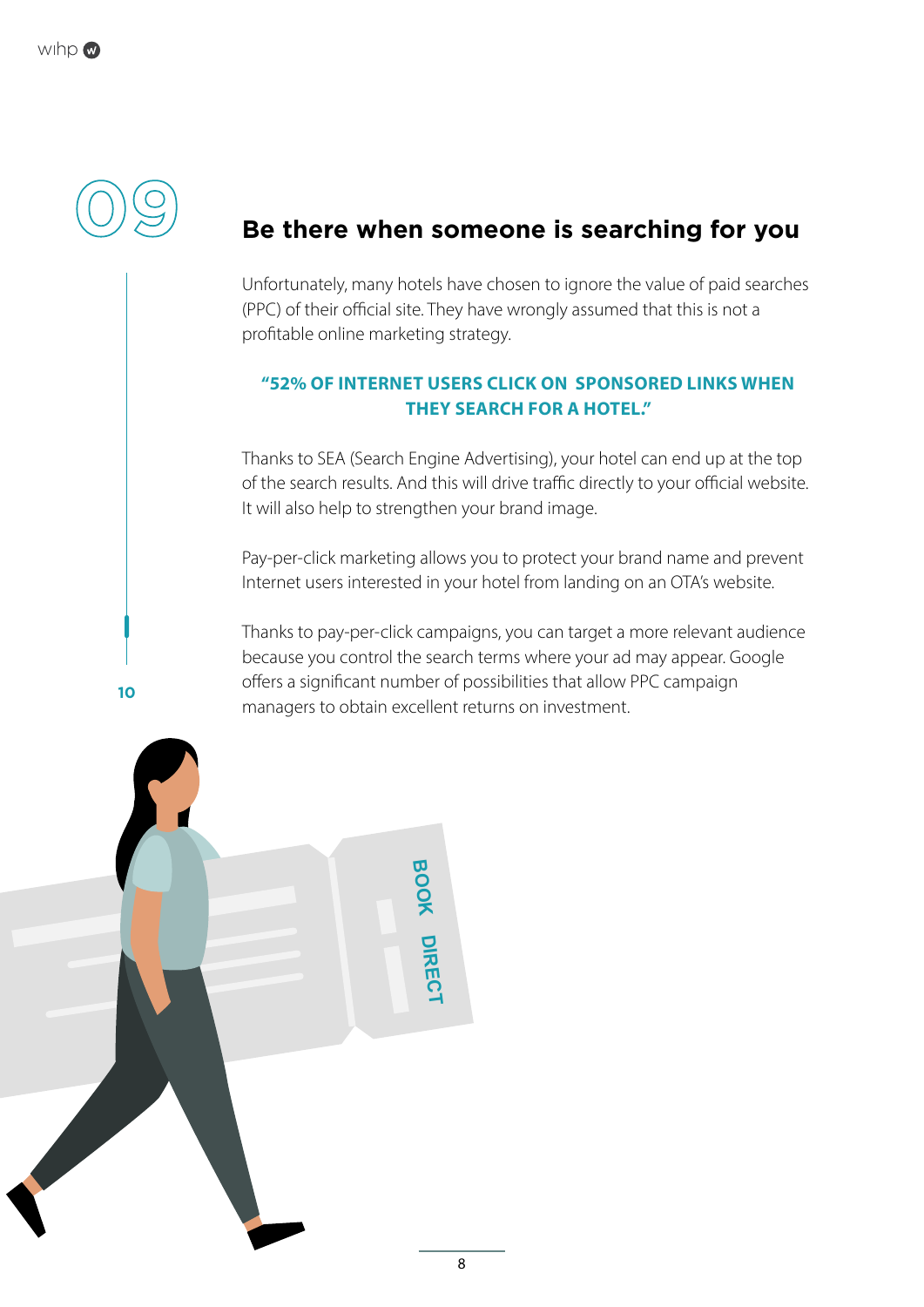





**10**

#### **Optimize your Google Business Profile (formerly known as Google My Business)**

Google My Business listings appear when people search for businesses, allowing interested customers to learn more or get in touch with them with just one click on Google Search or Maps.

It's a vital step towards getting a higher ranking in search results for your hotel. This is because accurate, complete, and optimized listings generate seven times more clicks than those containing little information.

Your Business Profile offers benefits in terms of coverage and SEO (Search Engine Optimization). For example, your hotel will appear in local search results for queries specific to your business.

As you can see, there are good reasons to use your Business Profile to drive direct bookings. Here are the 3 main reasons you should use (in the correct manner) your Business Profile for your hotel:

- 1. To attract new customers with useful and up-to-date information,
- 2. To engage with customers and build loyalty,
- 3. To find out how travelers interact with your hotel on search.

Correctly completed profiles have a 38% greater chance of attracting travelers, and above all, they have a 29% greater chance of getting a direct booking! It's a quick and easy way to drive more bookings for your hotel.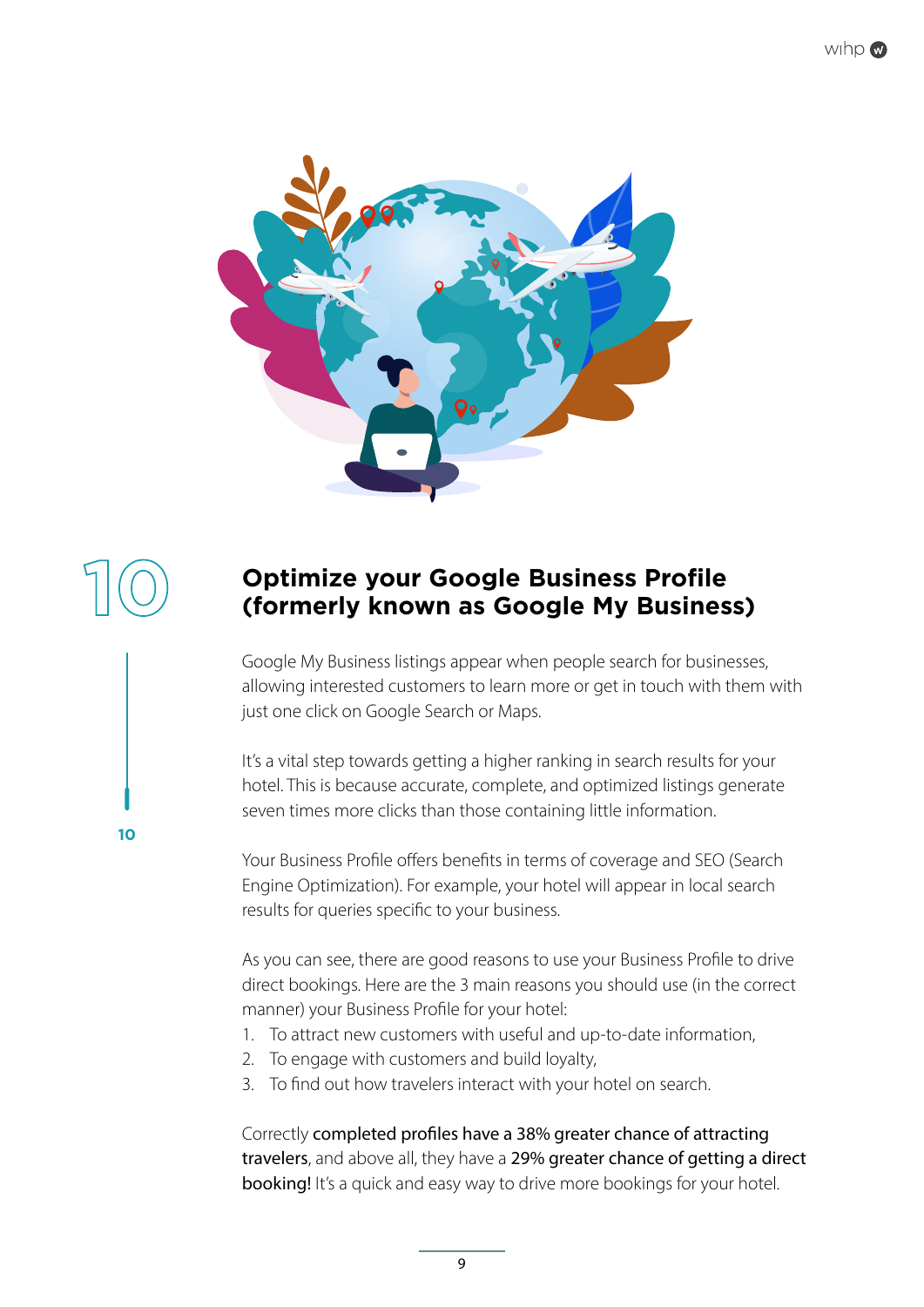



#### **INCREASE YOUR DIRECT BOOKINGS**

Your hotel's digital distribution is not a long quiet river.

Many factors come into play when you want to make your website your primary distribution channel for direct online booking. Having a fast and visually appealing website, offering the lowest rates, showcasing your direct offers, and being more flexible in your cancellation policies are the pillars that will significantly increase your direct bookings.

You now have the key information you need to boost direct bookings on your website. Are you now ready to apply these great marketing strategies to your hotel? [Contact us.](https://wihphotels.com/en/contact-us.html)

To see the positive impact we can have on your booking rate, check out our latest success [story with the Castelbrac Hotel.](https://wihphotels.devalias.com/download/case-study-castelbrac-2019-vs-2021-en-wihp.pdf)

Marjorie Theisen Client Manager